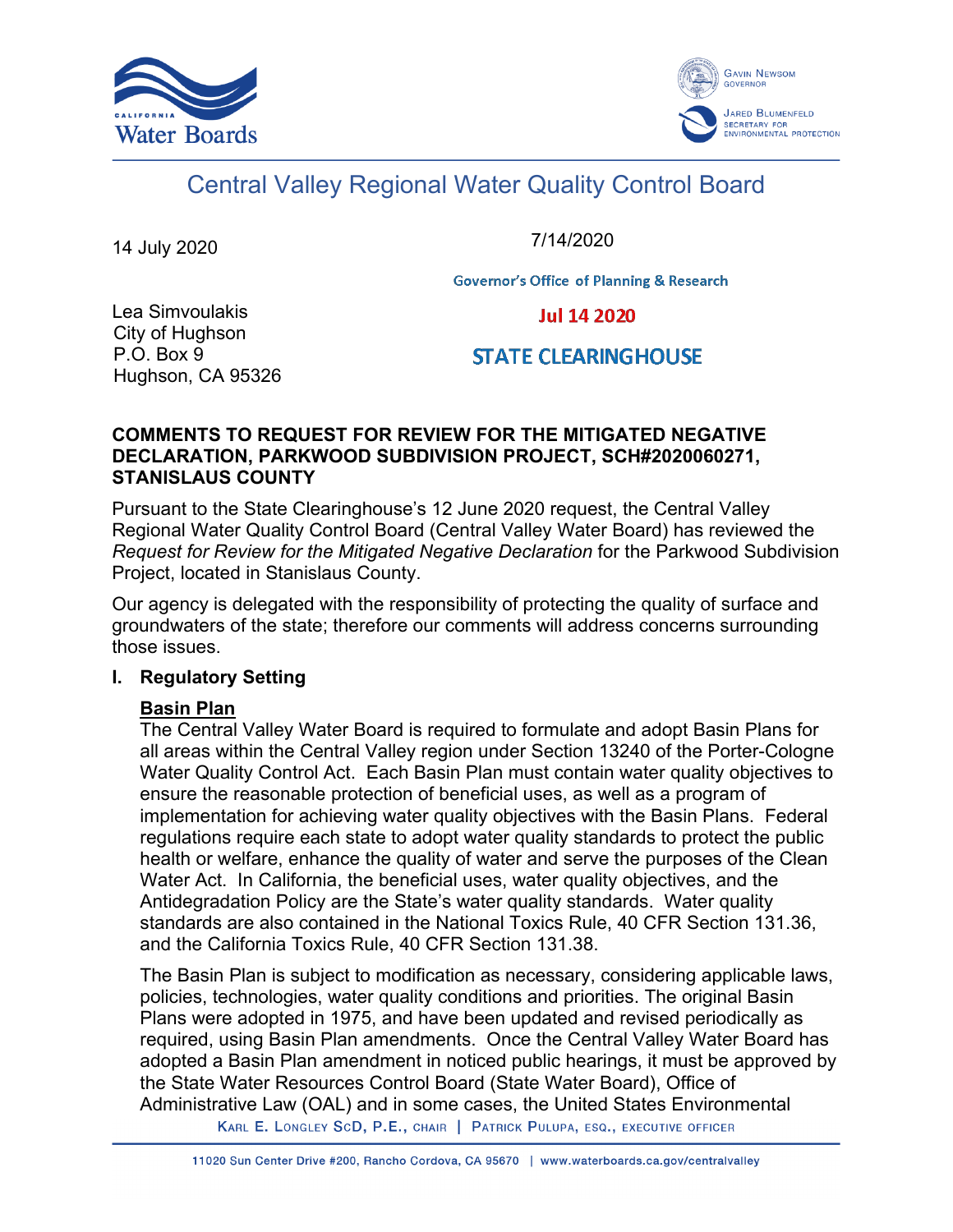Protection Agency (USEPA). Basin Plan amendments only become effective after they have been approved by the OAL and in some cases, the USEPA. Every three (3) years, a review of the Basin Plan is completed that assesses the appropriateness of existing standards and evaluates and prioritizes Basin Planning issues. For more information on the *Water Quality Control Plan for the Sacramento and San Joaquin River Basins*, please visit our website:

[http://www.waterboards.ca.gov/centralvalley/water\\_issues/basin\\_plans/](http://www.waterboards.ca.gov/centralvalley/water_issues/basin_plans/)

## **Antidegradation Considerations**

All wastewater discharges must comply with the Antidegradation Policy (State Water Board Resolution 68-16) and the Antidegradation Implementation Policy contained in the Basin Plan. The Antidegradation Implementation Policy is available on page 74 at:

https://www.waterboards.ca.gov/centralvalley/water\_issues/basin\_plans/sacsjr\_2018 05.pdf

In part it states:

*Any discharge of waste to high quality waters must apply best practicable treatment or control not only to prevent a condition of pollution or nuisance from occurring, but also to maintain the highest water quality possible consistent with the maximum benefit to the people of the State.*

*This information must be presented as an analysis of the impacts and potential impacts of the discharge on water quality, as measured by background concentrations and applicable water quality objectives.*

The antidegradation analysis is a mandatory element in the National Pollutant Discharge Elimination System and land discharge Waste Discharge Requirements (WDRs) permitting processes. The environmental review document should evaluate potential impacts to both surface and groundwater quality.

#### **II. Permitting Requirements**

# **Construction Storm Water General Permit**

Dischargers whose project disturb one or more acres of soil or where projects disturb less than one acre but are part of a larger common plan of development that in total disturbs one or more acres, are required to obtain coverage under the General Permit for Storm Water Discharges Associated with Construction Activities (Construction General Permit), Construction General Permit Order No. 2009-009- DWQ. Construction activity subject to this permit includes clearing, grading, grubbing, disturbances to the ground, such as stockpiling, or excavation, but does not include regular maintenance activities performed to restore the original line, grade, or capacity of the facility. The Construction General Permit requires the development and implementation of a Storm Water Pollution Prevention Plan (SWPPP). For more information on the Construction General Permit, visit the State Water Resources Control Board website at:

[http://www.waterboards.ca.gov/water\\_issues/programs/stormwater/constpermits.sht](http://www.waterboards.ca.gov/water_issues/programs/stormwater/constpermits.shtml) [ml](http://www.waterboards.ca.gov/water_issues/programs/stormwater/constpermits.shtml)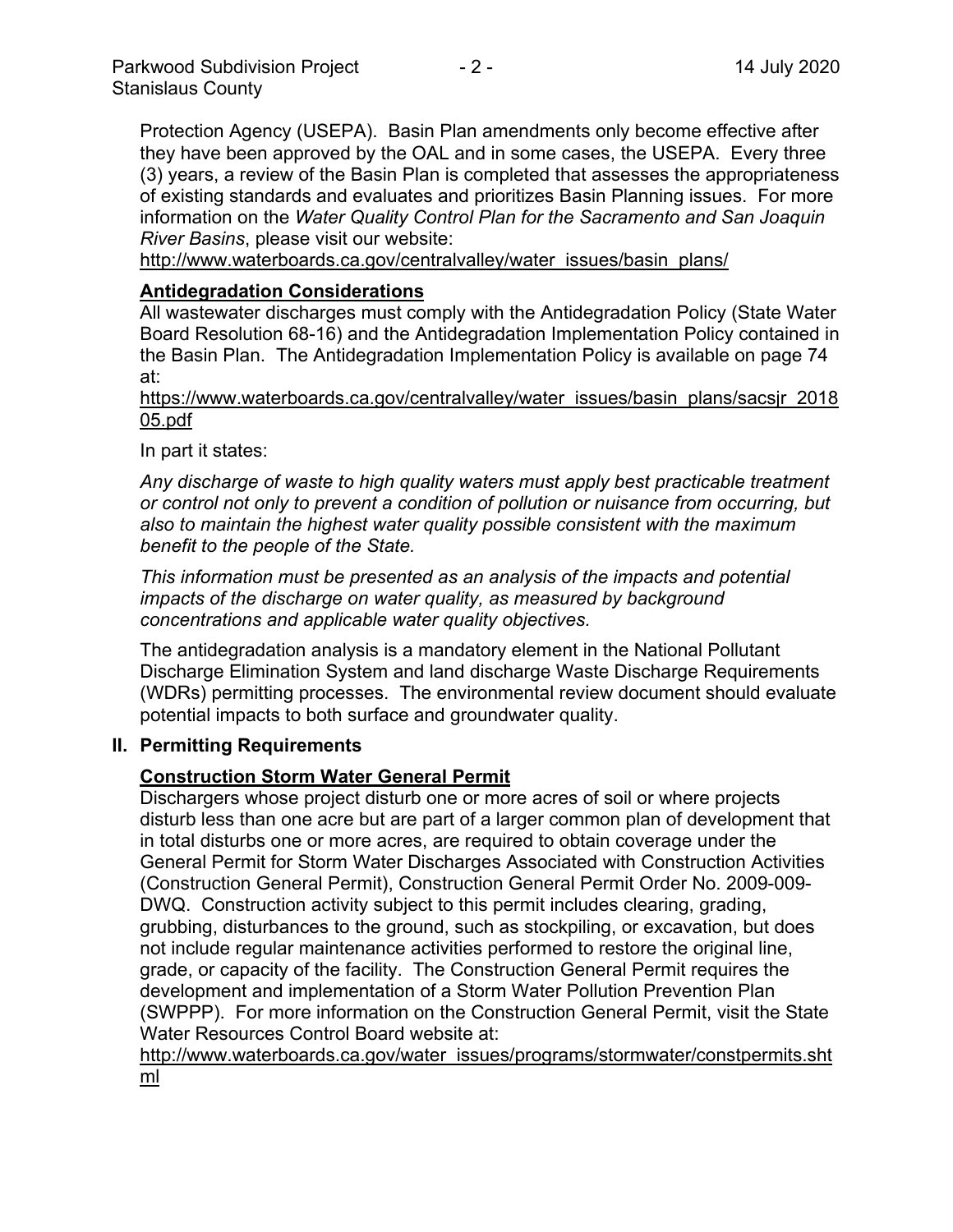## **Phase I and II Municipal Separate Storm Sewer System (MS4) Permits[1](#page-2-0)**

The Phase I and II MS4 permits require the Permittees reduce pollutants and runoff flows from new development and redevelopment using Best Management Practices (BMPs) to the maximum extent practicable (MEP). MS4 Permittees have their own development standards, also known as Low Impact Development (LID)/postconstruction standards that include a hydromodification component. The MS4 permits also require specific design concepts for LID/post-construction BMPs in the early stages of a project during the entitlement and CEQA process and the development plan review process.

For more information on which Phase I MS4 Permit this project applies to, visit the Central Valley Water Board website at:

http://www.waterboards.ca.gov/centralvalley/water\_issues/storm\_water/municipal\_p ermits/

For more information on the Phase II MS4 permit and who it applies to, visit the State Water Resources Control Board at:

http://www.waterboards.ca.gov/water\_issues/programs/stormwater/phase\_ii\_munici pal.shtml

#### **Industrial Storm Water General Permit**

Storm water discharges associated with industrial sites must comply with the regulations contained in the Industrial Storm Water General Permit Order No. 2014- 0057-DWQ. For more information on the Industrial Storm Water General Permit, visit the Central Valley Water Board website at:

http://www.waterboards.ca.gov/centralvalley/water\_issues/storm\_water/industrial\_ge neral\_permits/index.shtml

#### **Clean Water Act Section 404 Permit**

If the project will involve the discharge of dredged or fill material in navigable waters or wetlands, a permit pursuant to Section 404 of the Clean Water Act may be needed from the United States Army Corps of Engineers (USACE). If a Section 404 permit is required by the USACE, the Central Valley Water Board will review the permit application to ensure that discharge will not violate water quality standards. If the project requires surface water drainage realignment, the applicant is advised to contact the Department of Fish and Game for information on Streambed Alteration Permit requirements. If you have any questions regarding the Clean Water Act Section 404 permits, please contact the Regulatory Division of the Sacramento District of USACE at (916) 557-5250.

#### **Clean Water Act Section 401 Permit – Water Quality Certification**

If an USACE permit (e.g., Non-Reporting Nationwide Permit, Nationwide Permit, Letter of Permission, Individual Permit, Regional General Permit, Programmatic

<span id="page-2-0"></span><sup>1</sup> Municipal Permits = The Phase I Municipal Separate Storm Water System (MS4) Permit covers medium sized Municipalities (serving between 100,000 and 250,000 people) and large sized municipalities (serving over 250,000 people). The Phase II MS4 provides coverage for small municipalities, including non-traditional Small MS4s, which include military bases, public campuses, prisons and hospitals.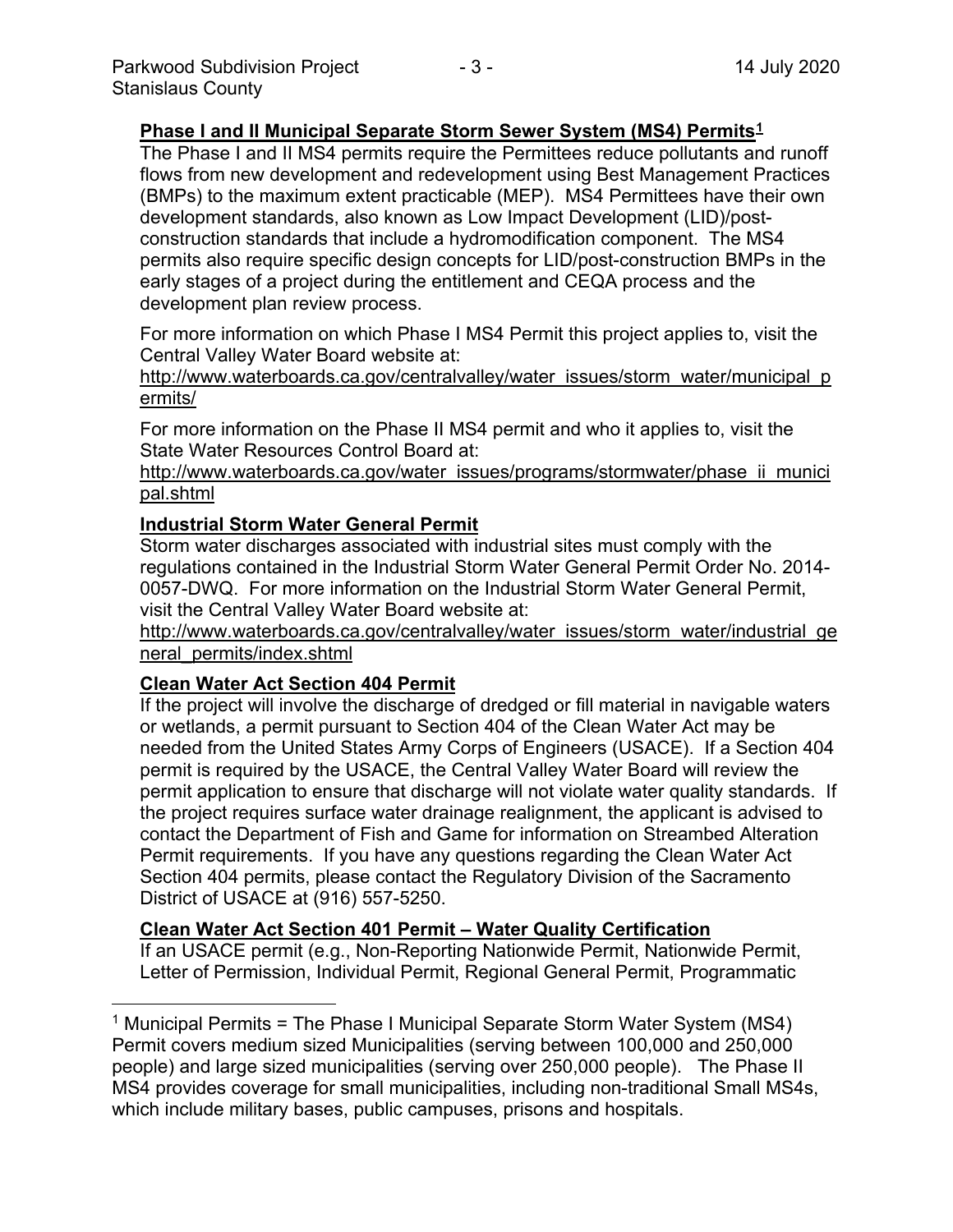General Permit), or any other federal permit (e.g., Section 10 of the Rivers and Harbors Act or Section 9 from the United States Coast Guard), is required for this project due to the disturbance of waters of the United States (such as streams and wetlands), then a Water Quality Certification must be obtained from the Central Valley Water Board prior to initiation of project activities. There are no waivers for 401 Water Quality Certifications. For more information on the Water Quality Certification, visit the Central Valley Water Board website at:

https://www.waterboards.ca.gov/centralvalley/water\_issues/water\_quality\_certificatio n/

#### **Waste Discharge Requirements – Discharges to Waters of the State**

If USACE determines that only non-jurisdictional waters of the State (i.e., "nonfederal" waters of the State) are present in the proposed project area, the proposed project may require a Waste Discharge Requirement (WDR) permit to be issued by Central Valley Water Board. Under the California Porter-Cologne Water Quality Control Act, discharges to all waters of the State, including all wetlands and other waters of the State including, but not limited to, isolated wetlands, are subject to State regulation. For more information on the Waste Discharges to Surface Water NPDES Program and WDR processes, visit the Central Valley Water Board website at:https://www.waterboards.ca.gov/centralvalley/water\_issues/waste\_to\_surface\_wat er/

Projects involving excavation or fill activities impacting less than 0.2 acre or 400 linear feet of non-jurisdictional waters of the state and projects involving dredging activities impacting less than 50 cubic yards of non-jurisdictional waters of the state may be eligible for coverage under the State Water Resources Control Board Water Quality Order No. 2004-0004-DWQ (General Order 2004-0004). For more information on the General Order 2004-0004, visit the State Water Resources Control Board website at:

https://www.waterboards.ca.gov/board\_decisions/adopted\_orders/water\_quality/200 4/wqo/wqo2004-0004.pdf

#### **Dewatering Permit**

If the proposed project includes construction or groundwater dewatering to be discharged to land, the proponent may apply for coverage under State Water Board General Water Quality Order (Low Threat General Order) 2003-0003 or the Central Valley Water Board's Waiver of Report of Waste Discharge and Waste Discharge Requirements (Low Threat Waiver) R5-2018-0085. Small temporary construction dewatering projects are projects that discharge groundwater to land from excavation activities or dewatering of underground utility vaults. Dischargers seeking coverage under the General Order or Waiver must file a Notice of Intent with the Central Valley Water Board prior to beginning discharge.

For more information regarding the Low Threat General Order and the application process, visit the Central Valley Water Board website at:

http://www.waterboards.ca.gov/board decisions/adopted orders/water quality/2003/ wqo/wqo2003-0003.pdf